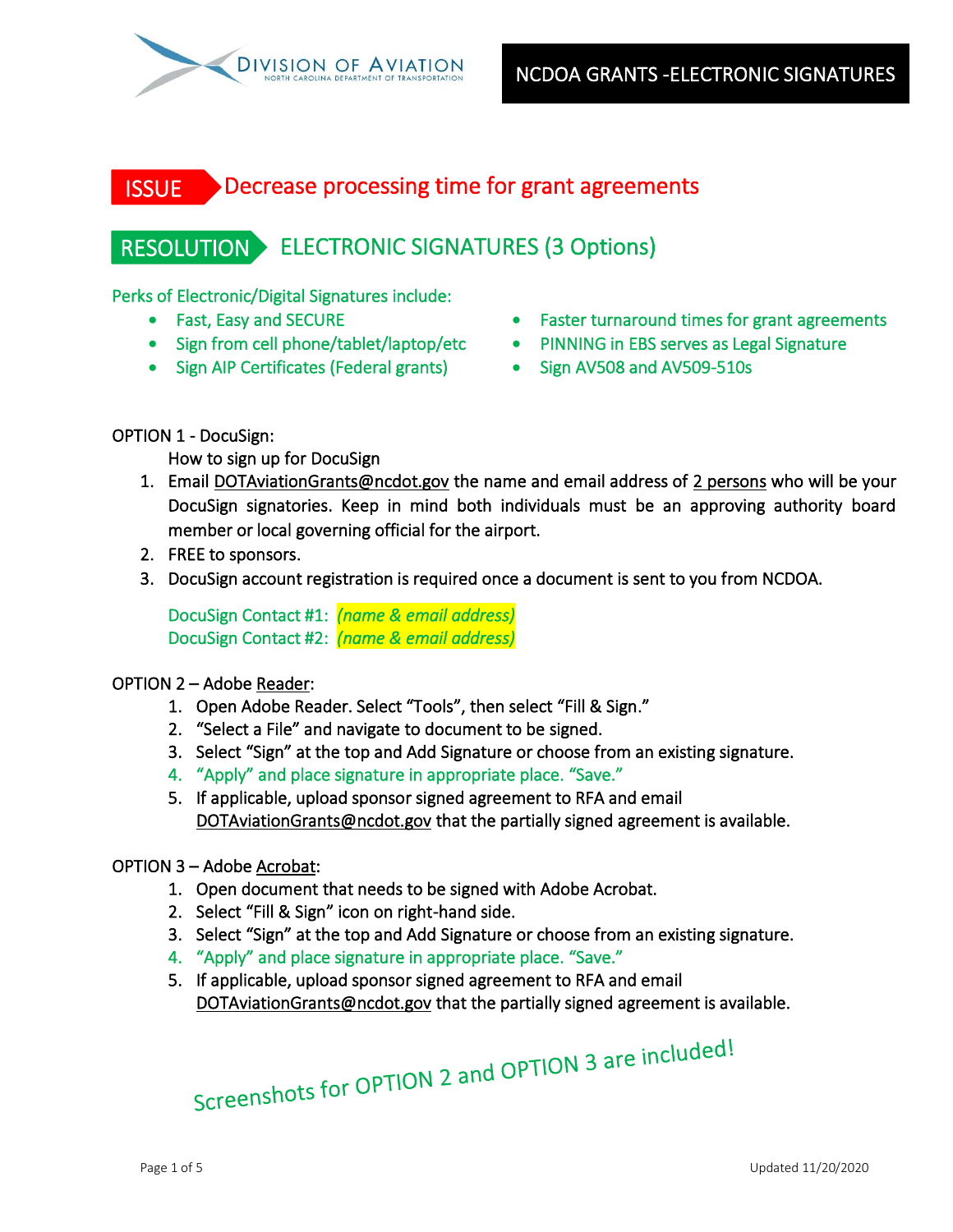

### OPTION 2 - Digital Signature in Adobe Reader

Prior to digitally signing a document, be sure that the document is **complete and saved**. Once the signature is applied and the document is saved (with the signature), you will no longer be able to edit the form fields.

Open Adobe Acrobat Reader, click on the Tools menu and select Fill & Sign.

| Adobe Acrobat Reader DC<br>lit View Window Help<br>File                              |                                    |                                                 |                                                                                                                                                                                 |                                       |                                |                                                                                                |                      |
|--------------------------------------------------------------------------------------|------------------------------------|-------------------------------------------------|---------------------------------------------------------------------------------------------------------------------------------------------------------------------------------|---------------------------------------|--------------------------------|------------------------------------------------------------------------------------------------|----------------------|
| Hon<br><b>Tools</b>                                                                  |                                    |                                                 |                                                                                                                                                                                 |                                       |                                |                                                                                                |                      |
| Q<br>arch tools                                                                      |                                    | Select Tools and then select Fill & Sign        |                                                                                                                                                                                 |                                       |                                |                                                                                                |                      |
|                                                                                      | $=$                                |                                                 |                                                                                                                                                                                 |                                       | لسسا                           |                                                                                                |                      |
|                                                                                      | Comment                            | Fill & Sign                                     | Share                                                                                                                                                                           | Stamp                                 | Measure                        | Certificates                                                                                   |                      |
|                                                                                      | Open $\vert \cdot \vert$           | Open $\vert \cdot \vert$                        | Open $\vert \cdot \vert$                                                                                                                                                        | Open v                                | Open $\vert \mathbf{v} \vert$  | Open $\vert \cdot \vert$                                                                       |                      |
|                                                                                      |                                    |                                                 |                                                                                                                                                                                 |                                       |                                |                                                                                                |                      |
|                                                                                      |                                    |                                                 |                                                                                                                                                                                 |                                       |                                |                                                                                                |                      |
|                                                                                      |                                    |                                                 |                                                                                                                                                                                 |                                       |                                | Be sure to confirm which program is open as there are different versions of Adobe (Pro, etc.). |                      |
|                                                                                      |                                    |                                                 |                                                                                                                                                                                 |                                       |                                |                                                                                                |                      |
|                                                                                      |                                    |                                                 |                                                                                                                                                                                 |                                       |                                |                                                                                                |                      |
|                                                                                      |                                    |                                                 |                                                                                                                                                                                 |                                       |                                |                                                                                                |                      |
| Adobe Acrobat Reader DC<br>File Edit View Window Help                                |                                    |                                                 |                                                                                                                                                                                 |                                       |                                |                                                                                                | 印                    |
| Tools<br>Home                                                                        |                                    |                                                 |                                                                                                                                                                                 |                                       |                                |                                                                                                |                      |
| Fill & Sign                                                                          |                                    |                                                 |                                                                                                                                                                                 |                                       |                                |                                                                                                | Close                |
|                                                                                      |                                    |                                                 |                                                                                                                                                                                 |                                       |                                |                                                                                                |                      |
|                                                                                      |                                    |                                                 |                                                                                                                                                                                 |                                       |                                |                                                                                                |                      |
|                                                                                      |                                    |                                                 | Fill and sign forms or get them signed from others                                                                                                                              |                                       |                                |                                                                                                | ŕ6                   |
|                                                                                      | Select a File and navigate on your |                                                 | <b>Select a File</b>                                                                                                                                                            |                                       |                                |                                                                                                |                      |
|                                                                                      | computer to which file needs to be |                                                 |                                                                                                                                                                                 |                                       |                                |                                                                                                |                      |
|                                                                                      |                                    |                                                 |                                                                                                                                                                                 |                                       |                                |                                                                                                |                      |
| signed.                                                                              |                                    |                                                 |                                                                                                                                                                                 |                                       |                                |                                                                                                |                      |
|                                                                                      |                                    |                                                 |                                                                                                                                                                                 |                                       |                                |                                                                                                |                      |
| AV509_AV510_DBE_Digital Signature EXAMPLE_Adobe Reader.pdf - Adobe Acrobat Reader DC |                                    |                                                 |                                                                                                                                                                                 |                                       |                                |                                                                                                | σ                    |
| File Edit View Window Help<br>Home<br><b>Tools</b>                                   | AV509_AV510_DBE ×                  |                                                 |                                                                                                                                                                                 |                                       |                                |                                                                                                |                      |
| $\boxtimes$ Q<br>€.<br>H<br>☆                                                        |                                    | $\circledcirc$                                  | 1 / 1<br>R.<br>∕™                                                                                                                                                               | $\ominus$<br>$\bigoplus$              | 73.4% ▼ 國▼ 聖                   |                                                                                                | $\mathbb{Z}_0$ Share |
| Fill & Sign                                                                          |                                    |                                                 |                                                                                                                                                                                 |                                       | Be sure you are still on "Fill |                                                                                                | Close                |
|                                                                                      |                                    |                                                 |                                                                                                                                                                                 |                                       | and Sign" on the right-hand    |                                                                                                |                      |
| மு                                                                                   |                                    | <b>STATE OF NORTH CA</b><br><b>DEPARTMENT O</b> | Amy Harber O                                                                                                                                                                    |                                       |                                | side. Select Sign at the top and                                                               | loo                  |
|                                                                                      |                                    | AV-509/AV-510 DBE                               |                                                                                                                                                                                 | <b>MENTS</b><br>Add Initials <b>C</b> |                                |                                                                                                | $\lambda_{\rm O}$    |
|                                                                                      |                                    | <b>AIRPORT NAME</b>                             |                                                                                                                                                                                 |                                       | Add Signature or choose from   |                                                                                                |                      |
|                                                                                      |                                    |                                                 | ot the Final button if this is the last payment for this project. If any percentages are<br>The % column includes total payment, including the current payment to<br><b>SAP</b> | Awards an                             | an existing signature.         |                                                                                                |                      |
|                                                                                      |                                    | SAP<br>Payor                                    | Vendor / Sub<br>Vendor / Sub                                                                                                                                                    |                                       |                                |                                                                                                |                      |

Once the signature is selected, your digital signature will appear on the document for you to place in the appropriate signature box. REMINDER: Per the automated note below once you save the form, you will no longer be able to edit the existing form fields so be sure the form is COMPLETE prior to adding signatures (as is good practice to begin with).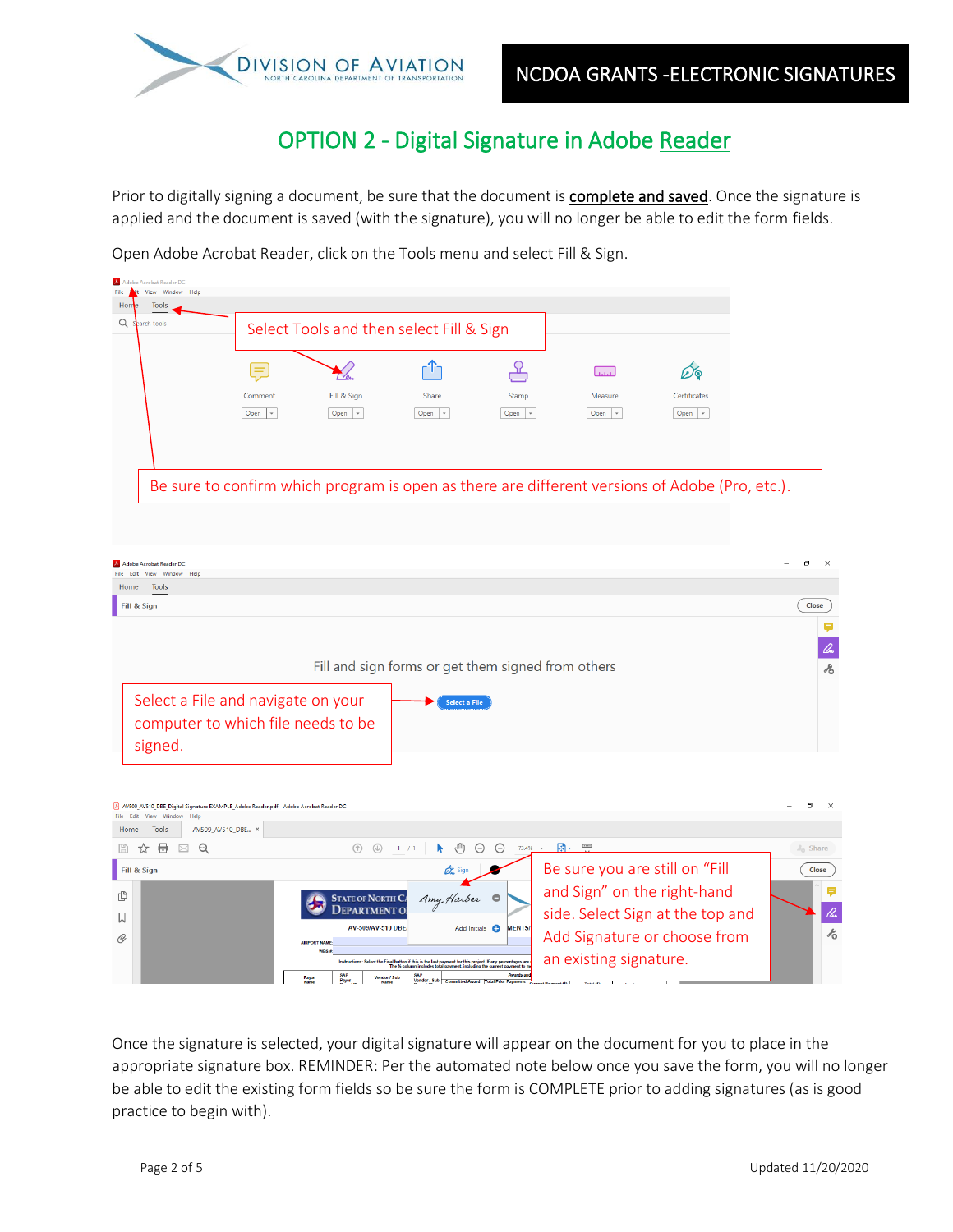

| AV509_AV510_DBE_Digital Signature EXAMPLE_Adobe Reader.pdf - Adobe Acrobat Reader DC<br>File Edit View Window Help                                             |                                                                                                                                                                                                       |                           |                                                                                                                                                                                                                                   |                           |                           |                                                                                             |                                                                      |                                          |         |          |  | $\times$<br>σ         |
|----------------------------------------------------------------------------------------------------------------------------------------------------------------|-------------------------------------------------------------------------------------------------------------------------------------------------------------------------------------------------------|---------------------------|-----------------------------------------------------------------------------------------------------------------------------------------------------------------------------------------------------------------------------------|---------------------------|---------------------------|---------------------------------------------------------------------------------------------|----------------------------------------------------------------------|------------------------------------------|---------|----------|--|-----------------------|
| AV509_AV510_DBE ×<br>Tools<br>Home                                                                                                                             |                                                                                                                                                                                                       |                           |                                                                                                                                                                                                                                   |                           |                           |                                                                                             |                                                                      |                                          |         |          |  |                       |
| ⊜<br>$^{\circ}$<br>B<br>⊠<br>☆                                                                                                                                 |                                                                                                                                                                                                       | $\circledcirc$            | $\circledcirc$                                                                                                                                                                                                                    | 1 / 1                     | $\bullet$ $\circ$ $\circ$ |                                                                                             | $73.4\%$ $\star$                                                     | 刷+ 罒                                     |         |          |  | $\mathcal{Z}_0$ Share |
| Fill & Sign                                                                                                                                                    |                                                                                                                                                                                                       |                           |                                                                                                                                                                                                                                   |                           | <b>Com</b> Sign           |                                                                                             |                                                                      |                                          |         |          |  | Close                 |
| மு<br><b>STATE OF NORTH CAROLINA</b><br><b>DIVISION OF AVIATION</b><br><b>DEPARTMENT OF TRANSPORTATION</b><br>NORTH CATOLINA GERATINENT OF TRANSPORTATION<br>П |                                                                                                                                                                                                       |                           |                                                                                                                                                                                                                                   |                           |                           |                                                                                             |                                                                      |                                          |         |          |  | ş<br>lho              |
| O                                                                                                                                                              |                                                                                                                                                                                                       |                           | AV-509/AV-510 DBE/MBE/WBE/HUB VENDOR COMMITMENTS/AWARDS/PAYMENTS                                                                                                                                                                  |                           |                           |                                                                                             |                                                                      |                                          |         |          |  | $\lambda_{\rm O}$     |
|                                                                                                                                                                | <b>AIRPORT NAME:</b><br>WBS #                                                                                                                                                                         |                           |                                                                                                                                                                                                                                   |                           |                           |                                                                                             | <b>FINAL</b>                                                         | <b>CONTRACTOR PAY REQUEST #:</b>         |         |          |  |                       |
|                                                                                                                                                                |                                                                                                                                                                                                       |                           | Instructions: Select the Final button if this is the last payment for this project. If any percentages are not 100%, then also submit an AV-514.<br>The % column includes total payment, including the current payment to meet th |                           |                           |                                                                                             |                                                                      |                                          |         |          |  |                       |
|                                                                                                                                                                | Payor<br>Name                                                                                                                                                                                         | <b>SAP</b>                |                                                                                                                                                                                                                                   | SAP<br>Vendor / Sub       |                           | <b>Awards and Billings</b>                                                                  |                                                                      | <b>Date Paid to</b><br>Vendor / Sub this | 96      |          |  |                       |
|                                                                                                                                                                |                                                                                                                                                                                                       | Payor<br><b>Report ID</b> | <b>Name</b>                                                                                                                                                                                                                       |                           |                           |                                                                                             | Vendor / Sub<br>Report ID (\$) AV-509 (\$) (AV-510)<br>(\$) (AV-510) | Total (\$)                               | Invoice |          |  |                       |
|                                                                                                                                                                |                                                                                                                                                                                                       |                           |                                                                                                                                                                                                                                   |                           |                           |                                                                                             |                                                                      | \$0.00<br>\$0.00                         |         | 0%<br>0% |  |                       |
|                                                                                                                                                                |                                                                                                                                                                                                       |                           |                                                                                                                                                                                                                                   |                           |                           |                                                                                             |                                                                      | \$0.00                                   |         | 0%       |  |                       |
|                                                                                                                                                                |                                                                                                                                                                                                       |                           |                                                                                                                                                                                                                                   |                           |                           |                                                                                             |                                                                      | \$0.00                                   |         | 0%       |  |                       |
|                                                                                                                                                                |                                                                                                                                                                                                       |                           |                                                                                                                                                                                                                                   |                           |                           |                                                                                             |                                                                      | \$0.00<br>\$0.00                         |         | 0%<br>0% |  |                       |
|                                                                                                                                                                |                                                                                                                                                                                                       |                           |                                                                                                                                                                                                                                   |                           |                           |                                                                                             |                                                                      | \$0.00                                   |         | 0%       |  |                       |
|                                                                                                                                                                |                                                                                                                                                                                                       |                           |                                                                                                                                                                                                                                   |                           |                           |                                                                                             |                                                                      | \$0.00                                   |         | 0%       |  |                       |
|                                                                                                                                                                |                                                                                                                                                                                                       |                           |                                                                                                                                                                                                                                   |                           |                           |                                                                                             |                                                                      | \$0.00                                   |         | 0%       |  |                       |
|                                                                                                                                                                |                                                                                                                                                                                                       |                           |                                                                                                                                                                                                                                   |                           |                           |                                                                                             |                                                                      | \$0.00<br>\$0.00                         |         | 0%<br>0% |  |                       |
|                                                                                                                                                                |                                                                                                                                                                                                       |                           |                                                                                                                                                                                                                                   |                           |                           |                                                                                             |                                                                      |                                          |         |          |  |                       |
|                                                                                                                                                                | <b>PAYOR NAME:</b>                                                                                                                                                                                    |                           |                                                                                                                                                                                                                                   | <b>PAYOR SIGNATURE:</b>   |                           |                                                                                             | <b>DATE SIGNED:</b>                                                  |                                          |         |          |  |                       |
|                                                                                                                                                                | 勔<br>$\mathsf{A}$<br>$\mathsf{A}$                                                                                                                                                                     |                           |                                                                                                                                                                                                                                   |                           |                           |                                                                                             |                                                                      |                                          |         |          |  |                       |
| <b>SPONSOR NAME:</b>                                                                                                                                           |                                                                                                                                                                                                       |                           |                                                                                                                                                                                                                                   | <b>SPONSOR SIGNATURE:</b> |                           |                                                                                             |                                                                      |                                          |         |          |  |                       |
|                                                                                                                                                                |                                                                                                                                                                                                       |                           | Amy Harber                                                                                                                                                                                                                        |                           |                           |                                                                                             |                                                                      |                                          |         |          |  |                       |
|                                                                                                                                                                | Notes:                                                                                                                                                                                                |                           |                                                                                                                                                                                                                                   |                           |                           |                                                                                             |                                                                      |                                          |         |          |  |                       |
|                                                                                                                                                                | (AV-509/AV-510) (10/19) form must be complete in order to be<br>For SAP Payor Report ID and SAP Vendor/Sub Report ID, please go to https://www.ebs.nc.gov/VendorDirectory/default.html to verify IDs. |                           |                                                                                                                                                                                                                                   | existing form fields.     |                           | When you save a form with a signature or<br>initials you will no longer be able to edit the | ent request.                                                         |                                          |         |          |  |                       |
|                                                                                                                                                                |                                                                                                                                                                                                       |                           |                                                                                                                                                                                                                                   |                           |                           |                                                                                             |                                                                      |                                          |         |          |  |                       |

The form can be sent to another party for their signature once it has been signed. It is just the form fields that are no longer editable. On future documents, you can edit your signature if necessary (ex., from James to Jamie depending on preferences).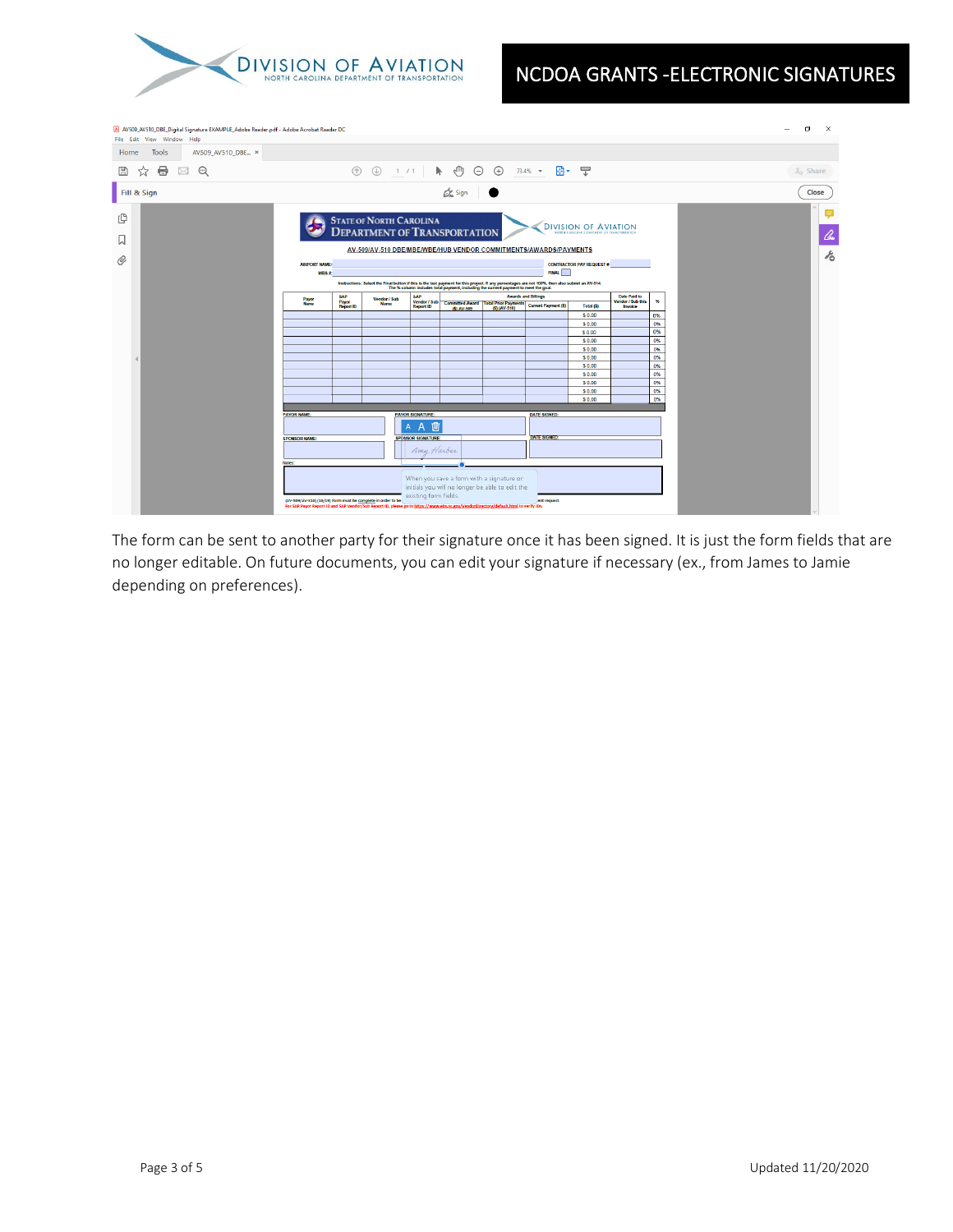

## OPTION 3 - Digital Signature in Adobe Acrobat

Prior to digitally signing a document, be sure that the document is **complete and saved**. Once the signature is applied and the document is saved (with the signature), you will no longer be able to edit the form fields.

Open PDF that needs to be signed with Adobe Acrobat DC.<br>**B** AV509\_AV510\_DBE\_Digital Signature EXAMPLE,pd<mark>F-Adobe Acrobat Pro DC</mark>